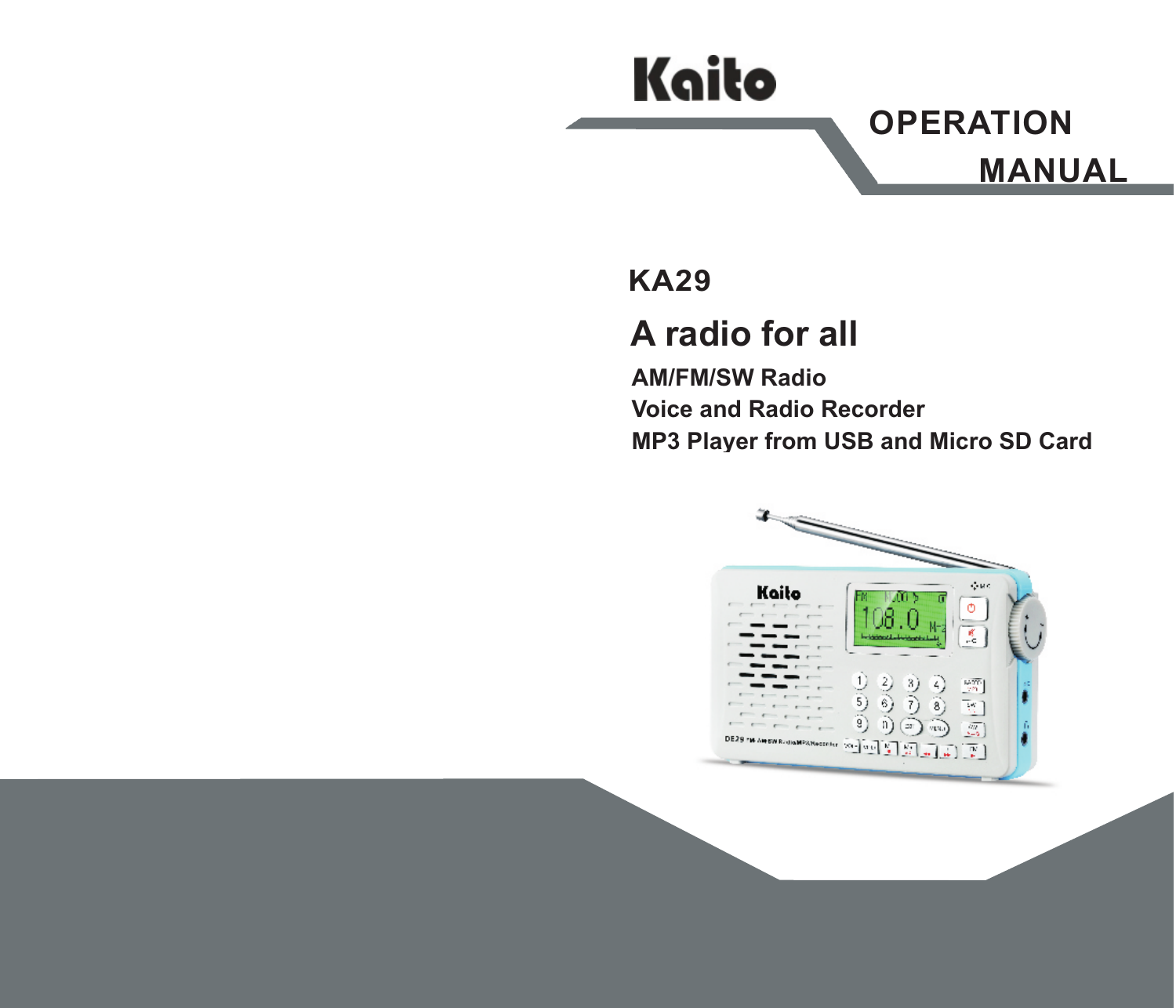# PREFACE

Thank you for purchasing Kaito KA29. Please read the manual thoroughly before operating and keep this book in a safe place for future reference.

Included items: KA29 Operational manual Lithium battery USB cable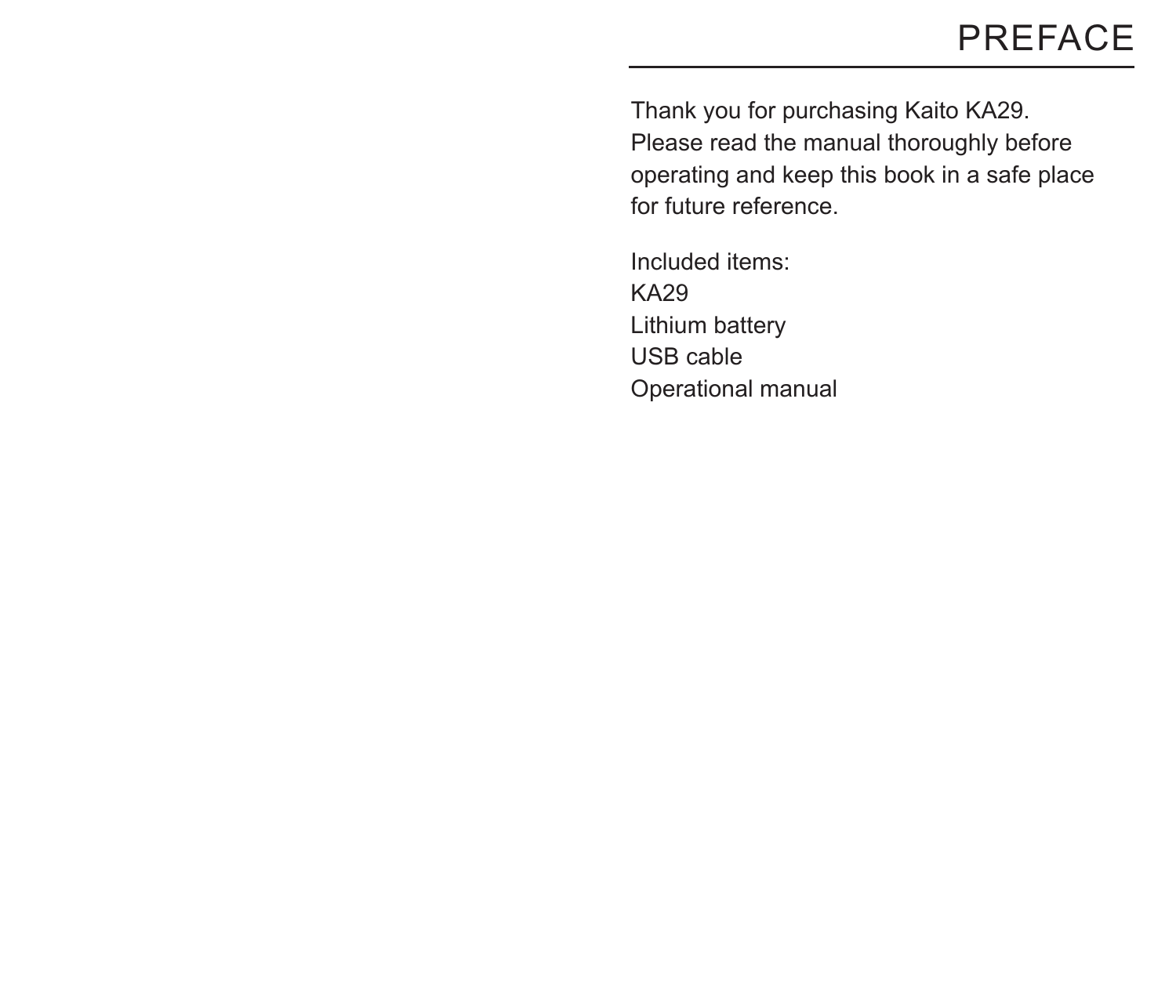# **CONTENTS**

| <b>CONTENTS</b> |  |  |  |  |
|-----------------|--|--|--|--|
|                 |  |  |  |  |

| BATTERY POWER SUPPLY               |  |
|------------------------------------|--|
| INSTALLING/REPLACING THE BATTERY 4 |  |
| BATTERY CONSUMPTION INDICATOR 4    |  |
| <b>CHARGING THE BATTERY</b>        |  |
|                                    |  |
|                                    |  |
|                                    |  |
|                                    |  |
|                                    |  |
| <b>HOW TO PLAY THE RADIO?</b>      |  |
|                                    |  |
|                                    |  |
|                                    |  |
|                                    |  |
|                                    |  |
|                                    |  |
|                                    |  |
|                                    |  |
|                                    |  |
|                                    |  |
| <b>DIRECT FREQUENCY ENTRY 12</b>   |  |
|                                    |  |
|                                    |  |
|                                    |  |
|                                    |  |
|                                    |  |
| PLAY BACK THE RECORDED FILES14     |  |

| <b>SYSTEM SETTINGS</b>        |  |
|-------------------------------|--|
|                               |  |
|                               |  |
|                               |  |
|                               |  |
|                               |  |
|                               |  |
|                               |  |
|                               |  |
|                               |  |
|                               |  |
|                               |  |
|                               |  |
| BATTERY SAFETY INFORMATION 28 |  |
|                               |  |
|                               |  |
|                               |  |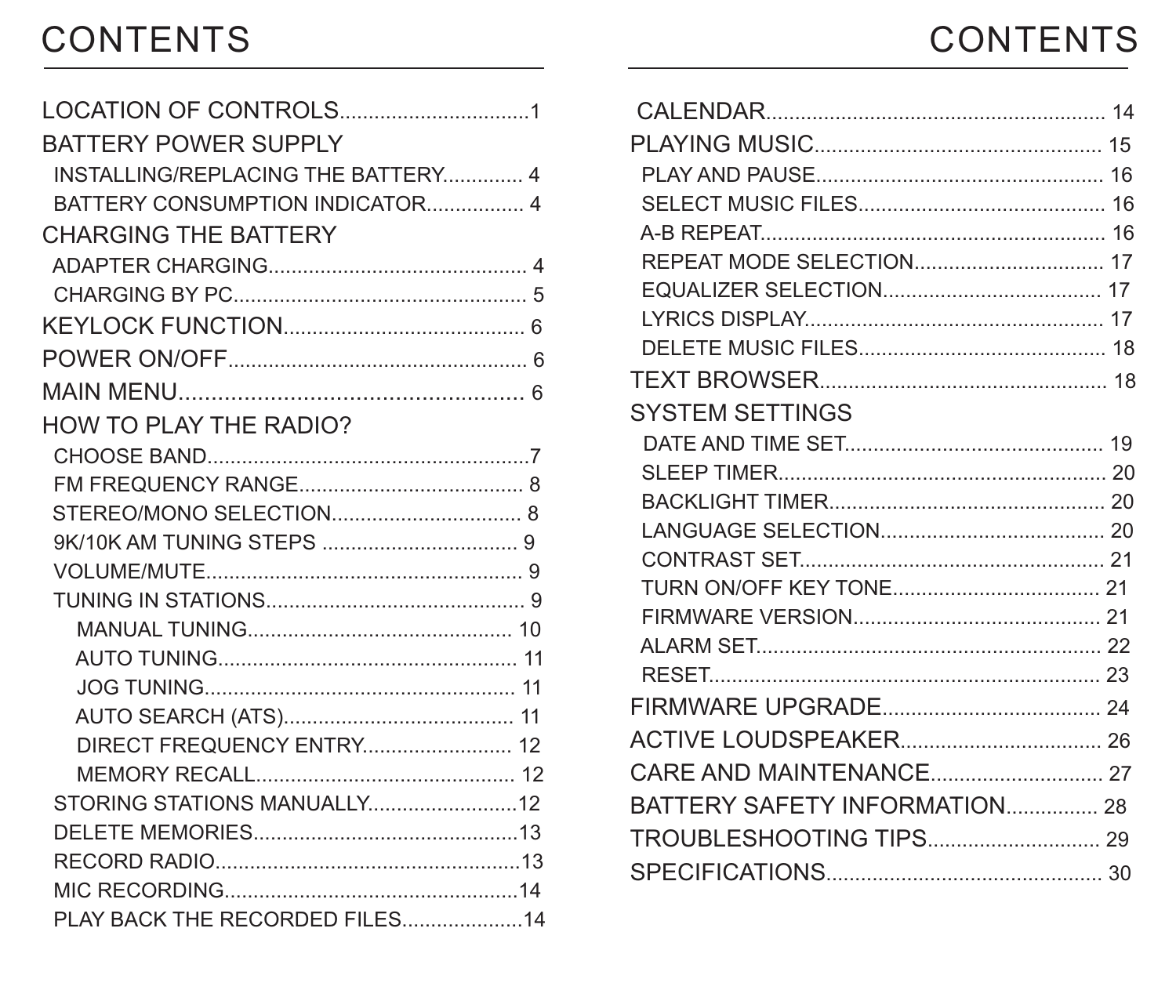# LOCATION OF CONTROLS

## LOCATION OF CONTROLS



- 
- USB port
- Mini-USB port
- Power button
- AUX-in jack
- **CO** Earphone jack
- 1 Speaker 2 Telescopic antenna
	- Display
	- Built-in MIC
	- Tuning knob: Rotate to tune or select

# LOCATION OF CONTROLS

- <sup>11</sup> Mute button Long press to lock/unlock keys
- 12 Radio/MP3 mode selection
- 13 In radio mode: SW button, press in SW listening to change M bands In music mode: Press to select repeat mode
- 14 In radio mode: AM button In music mode: A-B repeat
- 15 In radio mode: FM button, press to select FM stereo/mono listening In music mode: Play/Pause In recording mode: Pause/Continue
- 16 Menu button: Press to enter menu/sub-menu or confirm

In time set mode: Press to move cursor

- 17 In radio mode: Frequency+ In music mode: Next song/Fast forward
- 18 In radio mode: Frequency-In music mode: Preview song/Rewind
- 19 MICRO SD/TF card slot
- 20 In radio mode: M+ In music mode: Press to select equalizer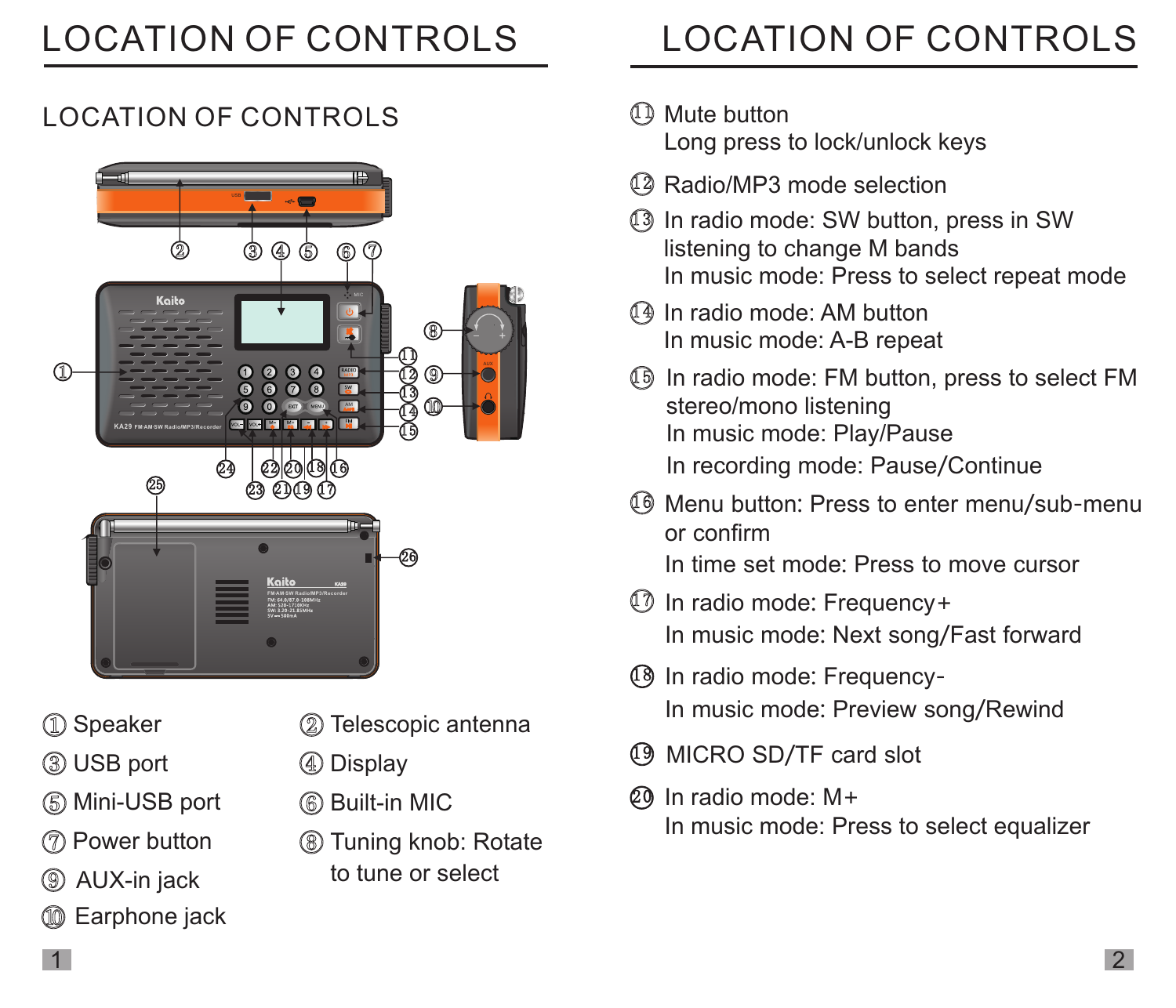# LOCATION OF CONTROLS

- 21 Escape button: Press to exit In Main menu: Press to display time In recoding mode: Press to end recording and auto store the recorded file into the memory
- 22 In radio mode: M-, long press to record radio In other modes: Long press to enter MIC recording
- 23 V-; V+
- 24 NO. buttons 0~9
- 25 Battery compartment
- 26 Strap hole

# DEFINITION OF KEY OPERATIONS

There are 3 operation ways of pressing the keys: short press, long press and hold on. Unless expressly stated, all the operations are short press.

Short press: press the key once, and the function starts to work.

Long press: press and hold for more than 1.2 seconds and the function starts to work, and works only one time.

Hold on: press the key and hold on till stop, the function works several times in a certain frequency, such as fast forward/backward.

# BATTERY POWER SUPPLY

#### Please use the lithium battery approved by Kaito to power this product. A lithium battery is attached with this product. Do not use any un-qualified battery that may cause problems or dangers such as inflammation or explosion. LITHIUM BATTERY POWER SUPPLY

#### INSTALLING THE BATTERY

- 1. Turn off the radio and open the battery cover.
- 2. Install the provided lithium battery according to the battery polarity.
- 3. Close the battery cover.

#### BATTERY CONSUMPTION INDICATOR



# CHARGING THE LITHIUM BATTERY

External Adapter (not included)

Please use a matched adapter(5V DC/500mA, USB port) to charge the radio.

1. Install the lithium battery.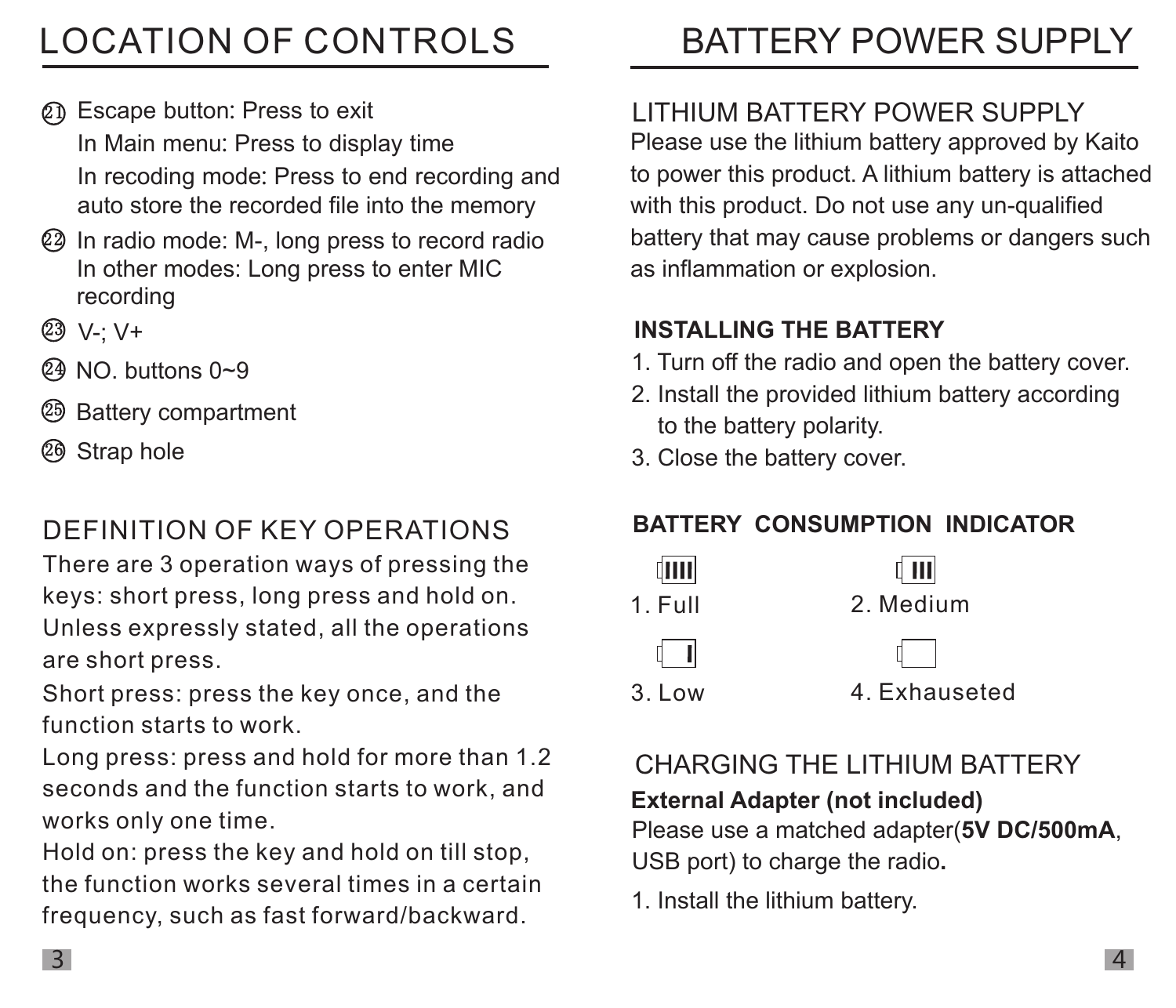- 2. To charge the battery, connect the Micro-USB cable to the radio, the other end to a USB adapter.
- 3. While charging, the battery symbol shown on the display  $\overline{u}\overline{u}$  moves from right to left, and stops when the battery is full charged. Then disconnect the radio and the adapter.

#### NOTE:

When charging, press  $\langle \cdot \rangle$  to turn on/off the radio. Alternating current can interfere the radio signal, so it is not recommended to use the radio when charging. Do not use AC adapter or computer to power the radio to play music or listen to the radio when the battery is unloaded.

Please unload the battery or fully charge it once in 2 months if the radio is not used for a long time.

### Charged by PC

- 1. Connect the radio and the computer with the provided USB cable.
- 2. While charging, the battery symbol shown on the display  $\lim$  moves from right to left.
- 3. The battery symbol stops moving when the battery is full charged.

NOTE: When charged by PC, a USB symbol shown on the radio's display. When Micro SD/TF card or USB drive is inserted, press  $\langle \bigcup \rangle$  > twice and select Music Mode to play the music.

### LOCK/UNLOCK KEYS

LOCK: Long press  $\leq \mathbb{X}/\sqrt{2}$  >, all the keys except this key will be locked with the " $\boldsymbol{F}$ " symbol shown on the display.

UNLOCK: After keys locked, long press < $\mathbb{X}/-\square$ > to unlock keys, and the " $\overline{A}$ " symbol disappears.

#### POWER ON/OFF

Press the  $\langle \cdot \rangle$  > button to turn on/off the radio. Auto turn off: The radio will turn off automatically in 3 minutes without any operation in Main Menu mode.

#### MAIN MENU

In any mode, press <EXIT> can go back to Main Menu.



Main Menu

In Main Menu, press < $\overline{\bullet}$  > or <  $\overline{\bullet}$  > to select either of the below functions and press <MENU> to enter.

Radio: FM/AM/SW Radio Music: MP3 music play mode Text browser (Ebook): Text reading mode System Settings Calendar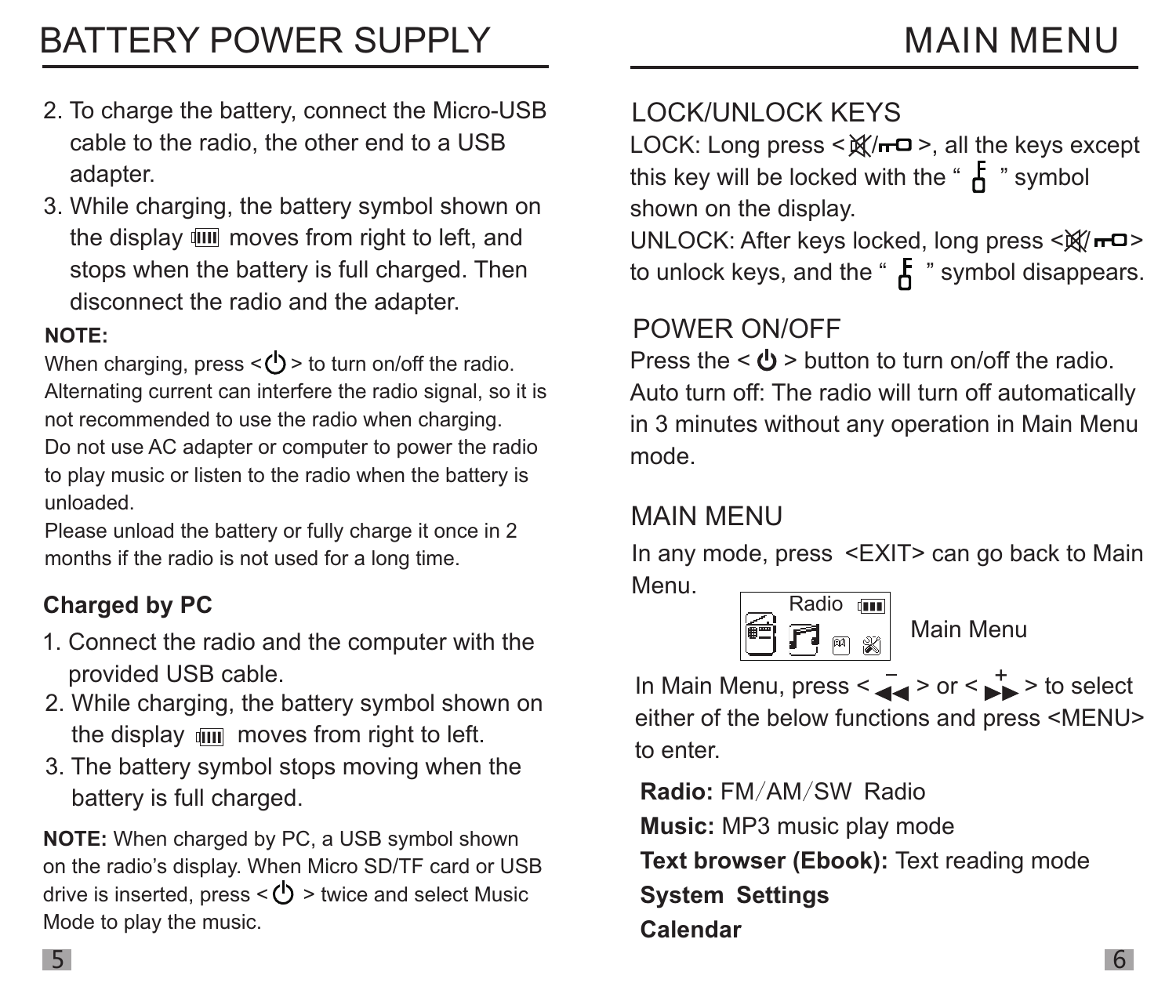#### NOTE:

Press <EXIT> in Main Menu to display the time. When the time is displayed, press <MENU> to go to Main Menu.

#### HOW TO PLAY THE RADIO?

In Main Menu, select Radio and press <MENU> to listen to FM, the frequency shows on the display.

Repeatedly pressing <RADIO/MP3> to enter either Radio or Music Mode.



#### NOTE:

Due to current interference, it is not recommended to use FM radio when the radio is connected to an external adapter or a computer.

#### CHOOSE BANDS

In Radio Mode, press <FM/H >, <AM/ A=B> or  $\langle SW/\mathbf{C}\rangle$  to select your desired band.

The display will show the band symbol that you are listening to.

When listening to SW, press  $<$ SW/ $\bigcirc$  > to change <m> bands.

#### SELECT FM FREQUENCY RANGE

When listening to FM, press <MENU> to enter the below sub-menu:

- Save: Store the station into memory manually
- Delete: Delete single memory
- Delete all: Delete all stored memories
- Auto Search: Auto tuning storage
- Ordinary band: 87-108MHz
- Campus radio: 64-108MHz
- Japanese FM: 76-90MHz
- Exit

#### FM STEREO/MONO SELECTION

When listening to FM, press <FM/▶I> to select stereo/mono listening. If [D=] shows in the display, stereo listening is selected, press <FM/**▶I**> again to change to mono listening and the mono symbol [ ] will show. You can not active stereo listening when the radio signal you are receiving is mono.

#### Suggestions:

1. Stereo listening is for strong signal broadcasts and music programs.

2. For weak signal broadcasts or voice programs, please choose mono. (Because stereo decoding may produce noises.)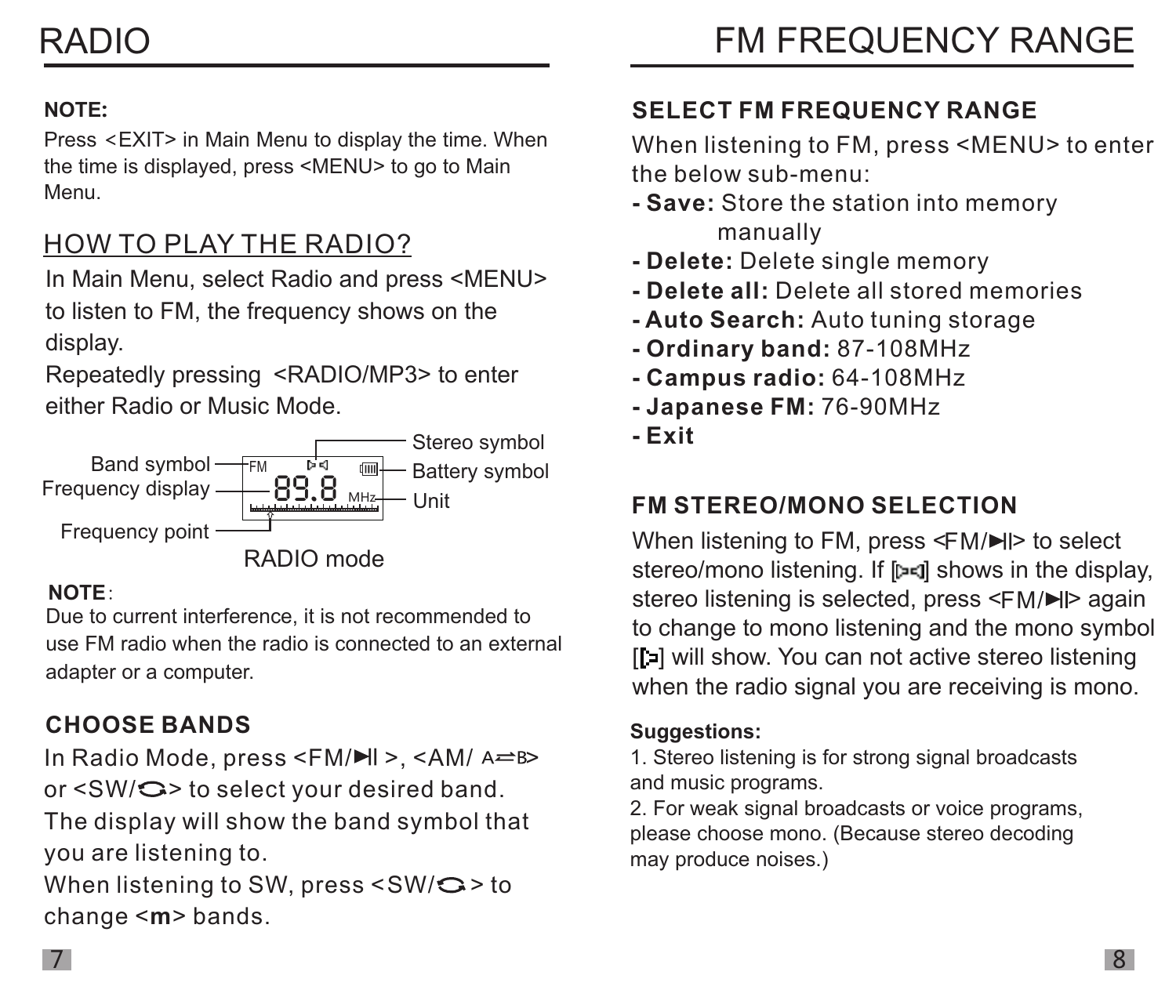#### 9K/10K AM TUNING STEPS

the below sub-menu: When listening to AM, press <MENU> to enter

- Save: Store the station into memory manually
- Delete: Delete single memory
- Delete all: Delete all stored memories
- Auto Search: Auto tuning storage

- Stepping switch: When "522" appears in the display, it indicates 9K step is selected; When it shows "520, it indicates 10K steps is selected. Repeatedly pressing <MENU> to change between

9K and 10K. - Exit

#### VOLUME / MUTE

To increase volume, press <VOL+>; To decrease volume, press <VOL->, the volume adjustment will be shown In the display.

Press  $\langle \mathbb{X}/\mathbb{H} \rangle$  to mute, press again to restore the sound.

#### TUNING IN STATIONS

When trying to tuning stations, please tune it outside the concrete buildings, and stay away from electrical equipment and AC power disturbances. Optimal use of the antenna improves the signal reception.

#### Suggestions:

When tuning indoors, stay outside like balcony and near the windows for a better reception.

AC current can interfere with the radio reception, please use lithium battery to power the radio while tuning. It is not recommended to use the radio when charging the battery.

#### Using telescopic antenna:

It only works when listening to FM and SW. When listening to FM or SW, change the length of the telescopic antenna according to the signal intensity to get better reception.

#### Using built-in antenna:

The ferrite rod antenna built-in works for the AM only, change the radio position to get the best reception. So the radio location affects the AM reception, a good direction of the radio gets you a much better reception on AM.

Six tuning methods: Manual tuning, Auto tuning, Jog tuning, Direct frequency entry, Auto search (ATS) and memory recall.

#### Manual tuning:

- 1. Turn on the radio and select [Radio] in Main Menu.
- 2. Adjust the volume to an appropriate level and choose your desired band.
- 3. Press< $\stackrel{+}{\longrightarrow}$  > or < $\stackrel{-}{\longrightarrow}$  to tune into a station, frequency will change a step with each pressing, stop pressing when you get a satisfactory station.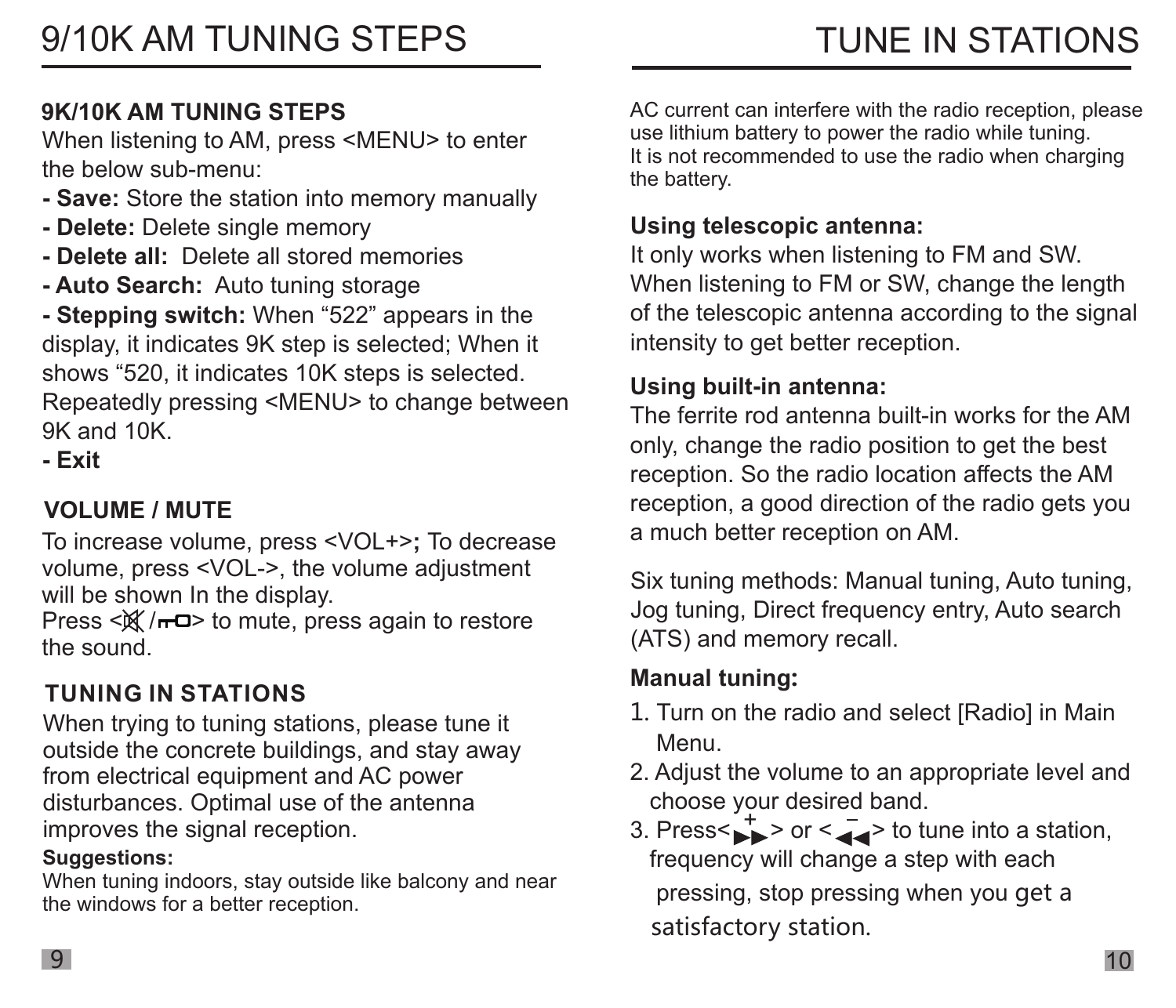#### Auto tuning:

- Menu. 1. Turn on the radio and select [Radio] in Main
- 2. Adjust the volume to an appropriate level and choose your desired band.
- 3. Press and hold  $\leq$   $\rightarrow$   $>$  or  $\leq$   $\leq$   $\leq$   $>$  for about 2 seconds, then release to auto tune into the next available station. If the auto-tuned station frequency is inaccurate, please use manual tuning to find the accurate frequency point.

#### Jog tuning:

- Menu. 1. Turn on the radio and select [Radio] in Main
- 2. Adjust the volume to an appropriate level and choose your desired band.
- 3. Rotate <Tuning knob> and notice the frequency changing in the display, stop rotating when the radio receives a satisfactory station.

#### Auto search (ATS):

- 1. Turn on the radio and select [Radio] in Main Menu.
- 2. Adjust the volume to an appropriate level and choose your desired band.
- 3. Press <MENU> to open the sub-menu and select [Auto search], press <MENU> again to start auto tuning and store all the available stations into memory.





Memory Locations: FM: M001 - M440  $AM: M001 - M132$ SW: M001 - M928

#### Direct frequency entry

- 1. Turn on the radio and select [Radio] in Main Menu.
- 2. Adjust the volume to an appropriate level and choose your desired band.
- 3. Input the frequency numbers that corresponds to a station's frequency by using the key board, and then press the band button to enter the station you need.

#### Memory recall

- 1. Turn on the radio and select [Radio] in Main Menu.
- 2. Press <M+/FQ> or <M-/ $\bullet$ > to select a station that stored within the memory.

#### STORING STATIONS MANUALLY

Select your desired station, press <MENU> to open the sub-menu and select [Save], press <MENU> again to confirm. The stored station's memory location will be stored into the memory by the order of the frequency from low to high.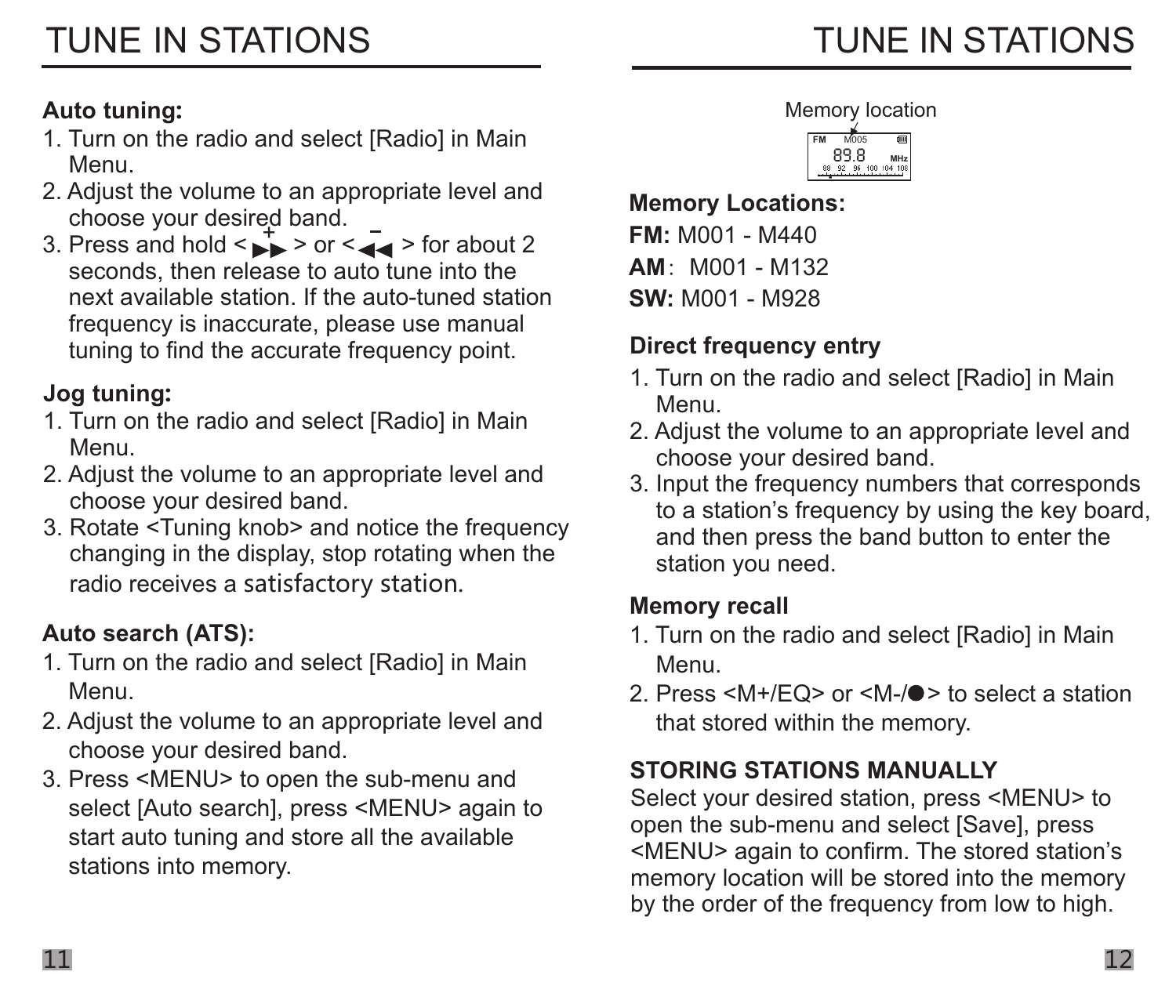#### NOTES:

After storing stations into memory, you can use Memory Recall to find the stored station quickly. All the stations that stored manually will be replaced when using Auto Search (ATS).

#### DELETE SINGLE/ALL MEMORIES

Press <MENU> in radio mode, and select either <Delete> or <Delete all>, then press <MENU> again to delete single memory or all memories.

#### RADIO RECORDING

While listening to radio broadcast, you can record the programs by the following steps:

(A micro SD/TF card or a USB drive must be inserted correctly when using this function, the recorded file will be saved in the inserted Micro SD/TF card or the USB drive)

- 1. Tune into the station that you want to record, long press  $\leq M$ -/ $\bullet$  > to start recording, the file will be in MP3 format.
- 2. Press <FM/**▶**l> to pause.
- 3. Press <EXIT> to end recording, the file will be saved under [Music] automatically and sorted at the bottom of the list.

#### NOTE:

1. While recording, some keys will be disabled.

2. If both Micro SD/TF card and USB drive were inserted before recording, the recorded file will be stored in the one that shows on the radio's display.

- Micro-SD/TF Card
- USB drive

#### MIC RECORDING

In any mode except for radio mode, you can activate the MIC recording function by long pressing <M-/ $\bullet$ >. While recording, please get the audio source close to the built-in mic. Before recording, please make sure a micro SD/ TF card or a USB drive is inserted correctly, the recorded file will be saved in the card or the USB drive in .MP3 format.

Do not pull out or insert card or USB drive when recording is in the progress to avoid damage.

#### PLAY BACK THE RECORDED FILES

Select [Music] in Main Menu, all the recorded files can be found at the bottom of the list. You can also input the serial number of the particular file directly and press [MENU] to play it.

#### CALENDAR

Select [Calendar] in Main Menu, press [MENU] to display the date, time and day of the week. You can use <Tuning knob> or < $\leftrightarrow$  >, < $\leftrightarrow$ to adjust the year, month and day to see the corresponding day of the week.

When adjusting the date, press <MENU> to move the cursor.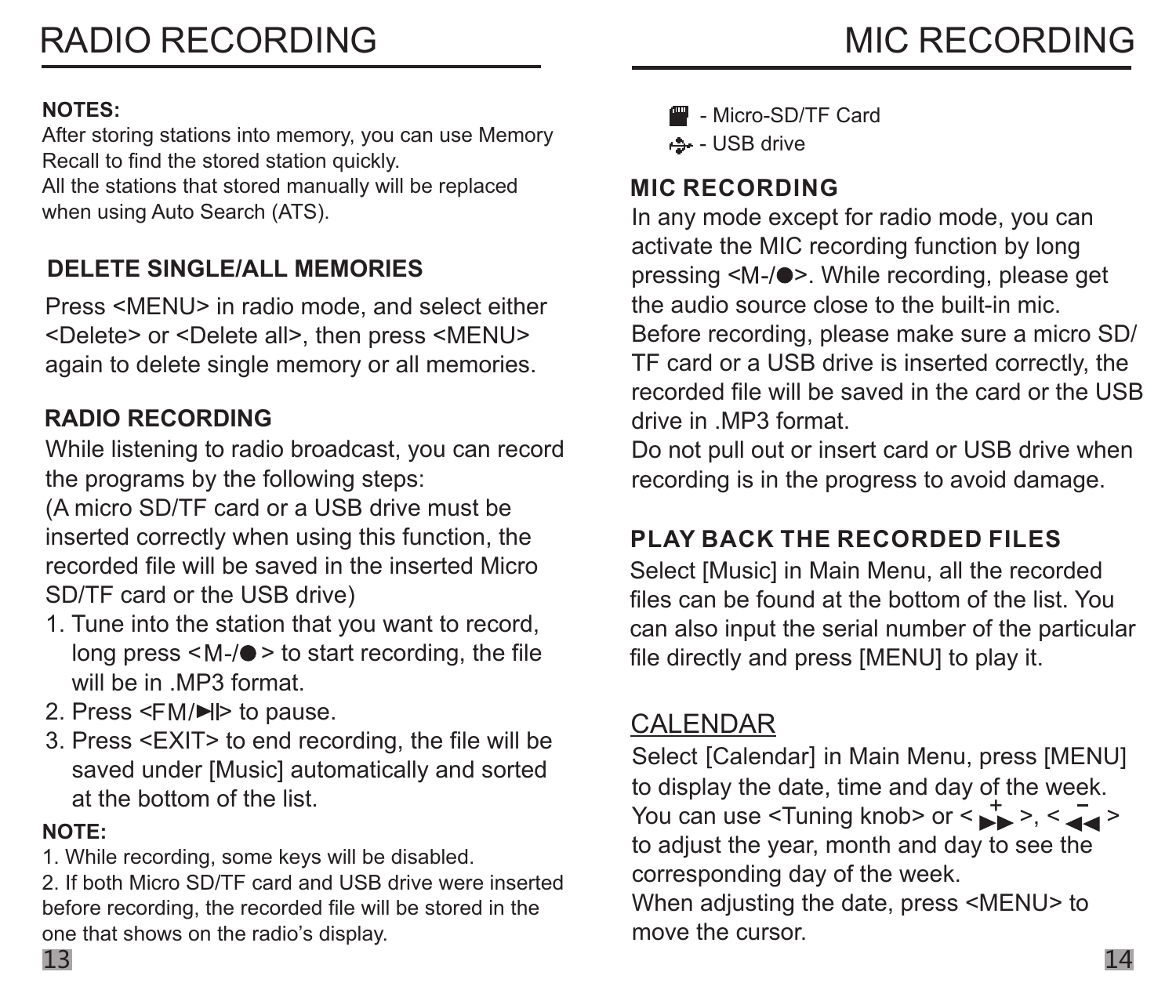#### PLAYING MUSIC

In radio off mode,insert a micro SD/TF card or a USB drive with MP3/WMA/WAV format music files to the corresponding slot on the radio. Then turn on the radio and select [Music] in Main menu, press <MENU> to enter music playing mode, the display will show the information of the song.

In Radio mode, press <Radio/MP3> to directly switch to Music mode .



#### NOTES:

Please insert or pull out the card of USB drive when radio is off. Do not operate them when the music are being played.

If Music mode can not be entered, please check if the card or USB drive was inserted correctly.

#### PLAY AND PAUSE

When the music is playing, press  $\leq$ FM/ $\blacktriangleright$ II> to display. Press < FM/**➡I** > again to resume playing pause, the pause symbol "II" will show on the and the play symbol " $\blacktriangleright$ " appears.

#### SELECT MUSIC FILES

- 1. Press  $\leq$   $\leq$  > or  $\leq$   $\geq$  > to select music files, press and hold them to fast rewind or fast forward.
- 2. When pause, press <MENU> to open the sub menu and select [File browser], press <MENU> to enter the folder and find the particular file by pressing  $\leq$   $\leq$   $\leq$   $\geq$  or  $\leq$   $\geq$   $\geq$ .
- 3. Directly input the NO. of the music file and press < > to confirm and the radio will FM/ play the selected file.

#### A-B REPEAT

When the music is playing, press <AM/  $\triangle \texttt{B>}$ once to set the start point A,  $\int \frac{d^2 E}{d\mu}$  ] shows on the display and "B" starts flashing. When the playing process reaches your desired location, press  $\leq$ AM/ A $\rightleftharpoons$  B> again to set the ending point B. Now the radio will repeat playing from A to B. While repeating, press <AM/ A=B> to cancel the repeating and go on playing the file as normal.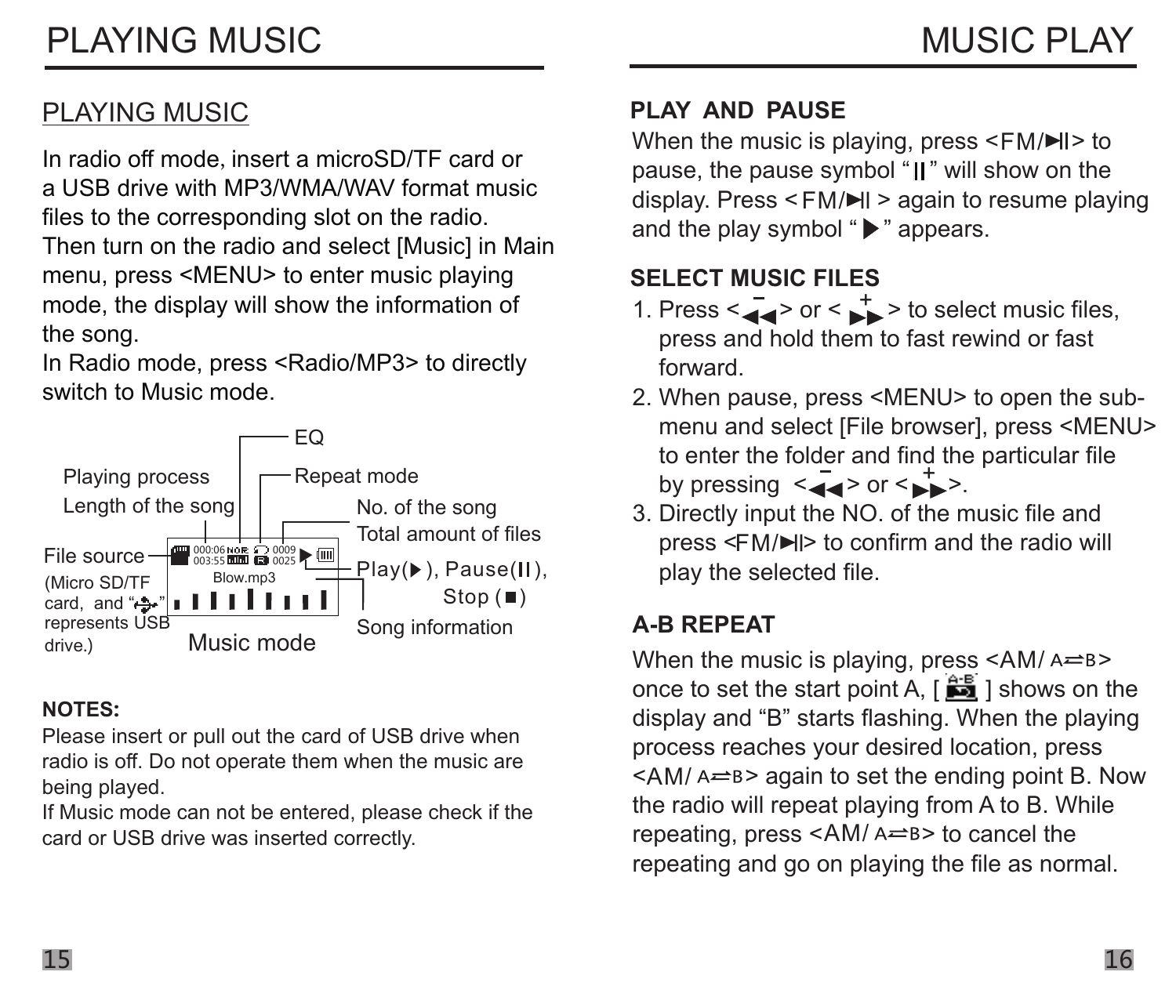#### REPEAT MODE SELECTION

When the music is playing, press  $\leq$ SW/ $\bigcirc$ > to select repeat mode from the below:

- 음 Repeat all
- $\widehat{a}$  Repeat folder
- $\mathbf{\hat{a}}$  Repeat one
- $\Omega$  Random

#### EQUALIZER SELECTION

When the music is playing, press <M+/EQ> to select equalizer from the below:

- **图-Normal**
- ess<sub>-</sub> Pop
- **图- Rock**
- **|- Jazz**
- **■- Classic**
- **图**-Bass

#### LYRICS DISPLAY

Support both Chinese and English display. The lyrics must be in .lrc format, use the same name as the song and location in the same folder. Due to many Chinese versions on the market, you may have some character unreadable.

#### DELETE MUSIC FILES

When pause, press <MENU> to enter the following settings:

- File browser: Select music file
- Delete file: Delete a single music file
- Delete all: Delete all music files

To operate the above settings, press <MENU> to enter or confirm, press < $\leftarrow$  > or < $\leftarrow$  > for selection.

#### TEXT BROWSER

Insert the micro SD/TF card or USB drive that with .txt format text file, then you can read the file with the radio.

<MENU> to enter and select your desired file. Then press <MENU> to start reading, press Select **IText browserl in Main menu**, press

 $\leq$   $\leq$   $\geq$  or  $\leq$   $\geq$  > to turn pages.

When reading, press <MENU> to enter below settings:

- File selection: select a particular file
- Play set: Manual or Auto play selection
- Playback speed
- Enter main: Enter Main menu
- Exit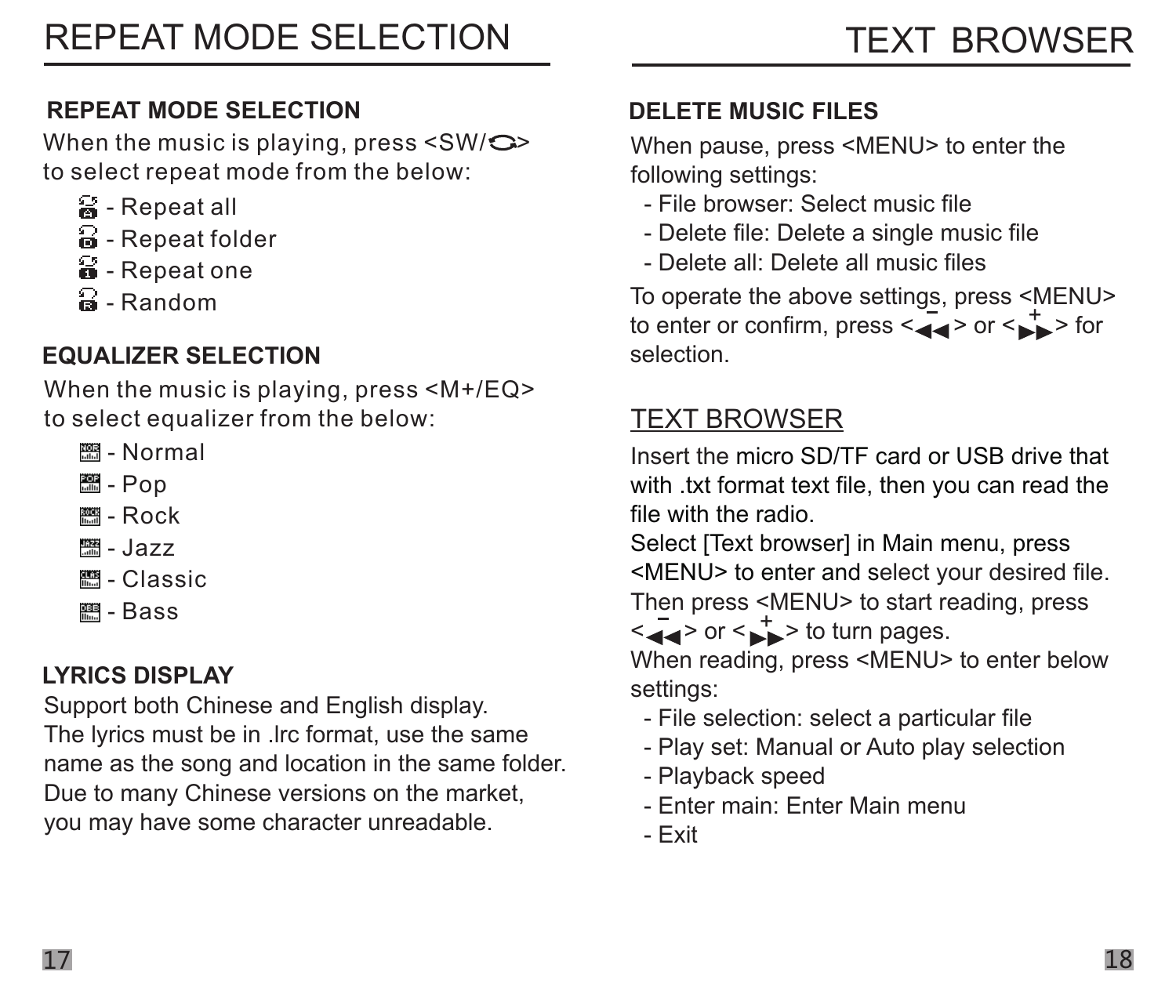#### SYSTEM SETTINGS

Select [System Settings] in Main menu, press <MENU> to enter below settings:

- System time
- Backlight
- Language
- Tools
- Contrast
- Firmware version
- Restore factory settings
- Exit

#### DATE AND TIME SET

Select [System time] in System Settings, press <MENU> to enter date and time. Press <MENU> to move the cursor and press  $\leq$  > or  $\leq$   $\leq$   $\leq$   $\leq$   $\leq$  to adjust. Press <EXIT> to save and exit when setting finishes.

NOTE: Operating time for each step is about 5 seconds.



Press <EXIT> in Main menu can play the time on the display.

#### SLEEP TIMER

In System Settings, select [Tools] - [Sleep timer], press <MENU> to enter. Press < $\leftrightarrow$  > or < $\leftrightarrow$  > to adjust the auto turn off timer from 00 - 90, select 00 to turn off the sleep timer. Press <MENU> to confirm and exit.

The radio will turn off automatically when reaches the preset timer.

After setting the sleep timer,  $\lceil \frac{m}{k} \rceil$  will show on the display when the time is displayed.

#### **BACKLIGHT TIMER**

Select [Backlight] in System Settings, press  $\leq MENU$  to enter. Press  $\leq \rightarrow \infty$  or  $\leq \leq \infty$  to adiust the backlight timer from 03-240 (seconds). press <MENU> to confirm and exit.

#### LANGUAGE SELECTION

Select [Language] in System Settings, press <MENU> to enter language selection mode, press  $\leftrightarrow$  > or  $\le$   $\leftarrow$  > to select your desired language.

Available languages:

- Chinese simpified Dutch Turkish
- Chinese traditional Portugese Hebrew
- Japanese Spanish Thai
- 
- 
- 
- German Polish
- Italian Russian
- 
- 
- 
- Korean Swedish Hungarian
- English Czech Romanian
- French Danish Arabic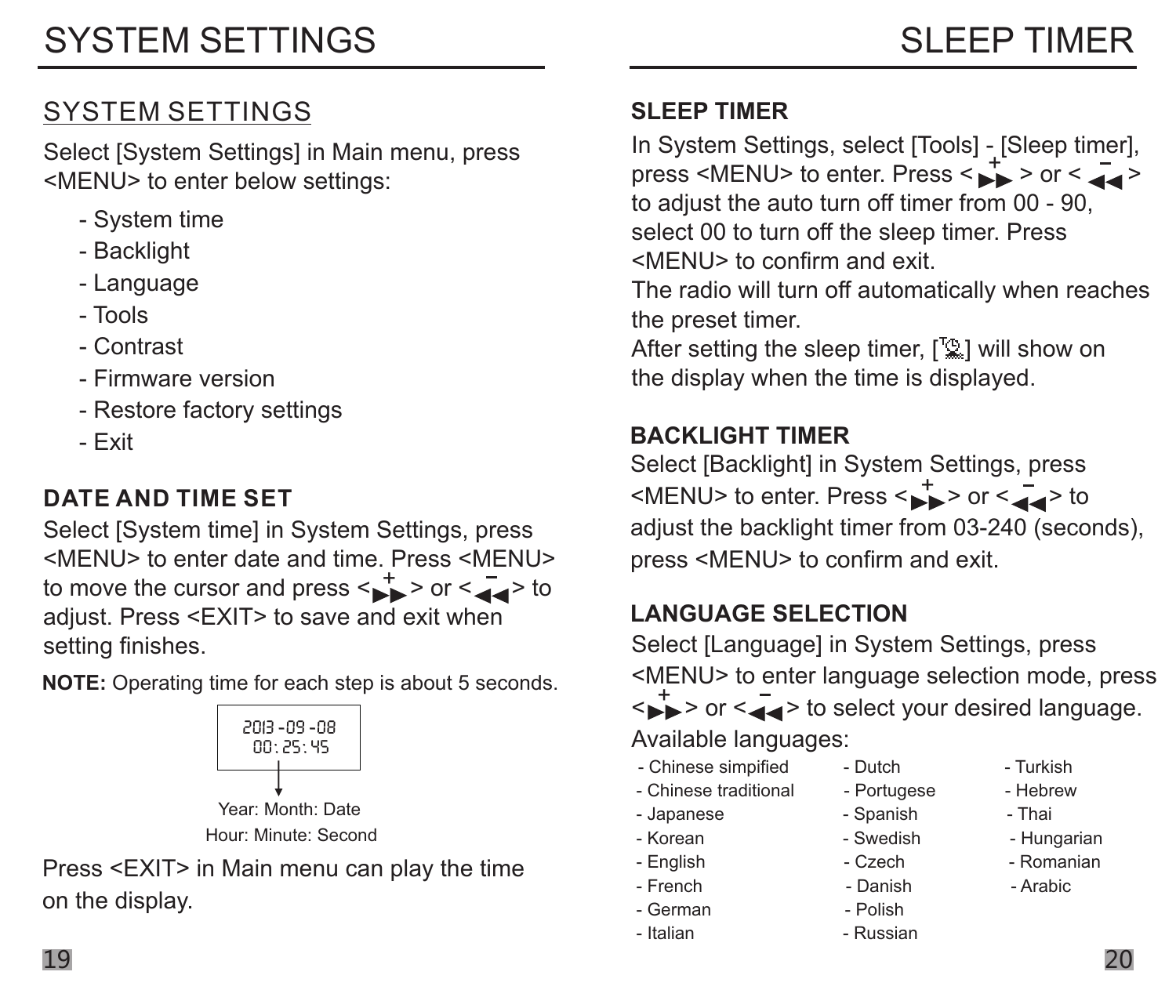#### CONTRAST SET

Select [Contrast] in System Settings, press  $\leq MENU$  to enter. Press  $\leq$   $\rightarrow$   $>$  or  $\leq$   $\leq$   $\leq$   $>$  to adjust from 00-16, press <MENU> to confirm and exit.

#### TURN ON/OFF KEY TONE

In System Settings, select [Tools] - [Touch-tune (off)]. Press <MENU> to turn on the key tone, and [Keypad tones (on)] shows on the display. While [Keypad tones (on)] displays, select it and press <MENU> to turn off the key tone.

#### FIRMWARE VERSION

Select [Firmware version] in System Settings, press <MENU> to display the firmware version information.

#### ALARM SET

In System Settings, select [Tools] - [Alarm]. Press <MENU> to enter the below settings:

- Alarm Off

Repeatedly pressing <MENU> to turn on or off the alarm. [Alarm Off] indicates the alarm is off. [Alarm ON] indicates the alarm is activated.

#### - Alarm Time

 $Press < \rightarrow > or < \rightarrow > to$  adjust the Hour and the Minute, press <MENU> to move the cursor, and press <EXIT> to save and exit.

#### - Alarm Cycle

You can select from [Ring Once], [Ring Daily] or [Ring multi-day].

 $\frac{Ring \dots} {Ring \text{ Once: } }$  Press < $\blacktriangleright$  > or < $\blacktriangleleft$  > to adjust the Year, Month and day, press <MENU> to move the cursor, and press <EXIT> to save and exit. Ring Daily: The alarm is effective everyday. Ring multi-day: Select from Monday to Sunday, press <MENU> to select and a tick will show. Press <FXIT> to save and exit.

#### - Alarm Mode

Ring Embedded: Auto turn on the radio with a ringtone.

RADIO: Auto turn on the radio with the last radio station listened to.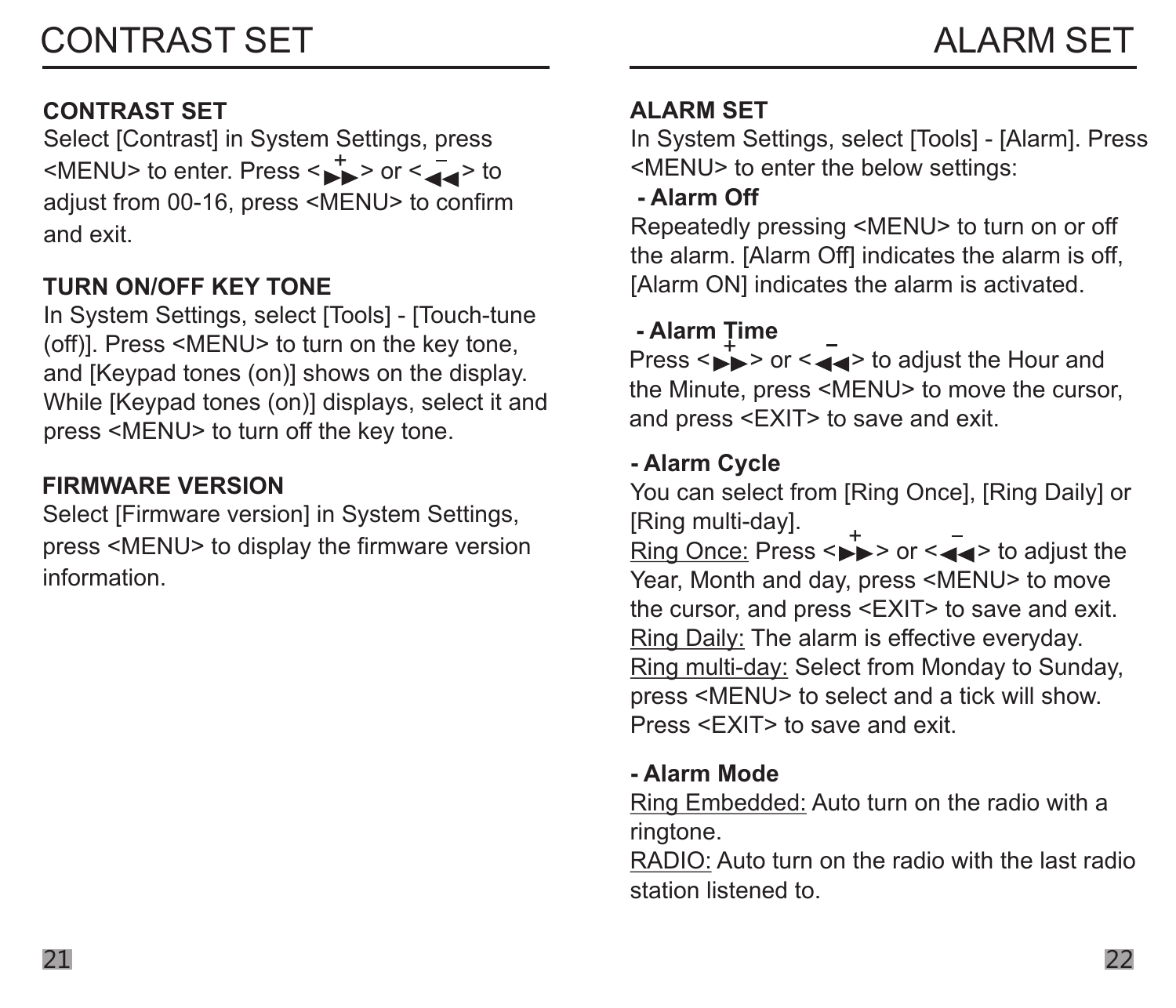U disk directory: Auto turn on the radio with the music file in the micro SD/TF card or USB drive that selected.

#### Exit

#### - Exit

When the alarm is activated,  $[\mathbb{G}]$  appears on the display, the radio will alarm with the selected mode when reaching the preset time.

If the selected mode is [Ring Embedded], you can press any button to turn off the ringtone when the alarm goes off.

#### RESET

Select [Restore factory settings] in System Settings, press <MENU> and notice [Restore factory sett, NO] shows on the display. Press  $\langle \rightarrow \rangle$  or  $\langle \rightarrow \rangle$  to make [NO] or [YES] shows alternately. Select [YES] and press <MENU> to confirm reset.

## FIRMWARE UPGRADE

The radio supports firmware upgrade, if there is an updated firmware or the radio system breaks down, you can update the radio system with the below steps: (Unload the battery before upgrade)

- 1. Download the upgraded firmware and update tool from our website to a computer.
- 2. Use the provided USB cable to connect the radio and computer.
- 3. Open the downloaded update tool, the below program appears on the screen. (Picture 1-1)

| <b>Continued follows</b><br>Device Online number:01 |   |                       |   |   | Settings File |  |
|-----------------------------------------------------|---|-----------------------|---|---|---------------|--|
| <b>Esady</b>                                        | 2 | $3 \qquad 4 \qquad 5$ | 6 | 7 | B             |  |
| Firaware:  <br>Firaware Ver:                        |   |                       |   |   |               |  |
| Write Info<br>Pagg Number: 0<br>Bad Number: 0       |   |                       |   |   | Start         |  |

- 4. Click [File] and find the downloaded upgraded firmware in your computer (Picture 1-2), import the file to the tool. A "Settings" dialog appears and click [Ok] to start updating. (See picture 1-3)
- 5. The percentage will starting advancing until reaches 100%. (Picture 1-4, 1-5)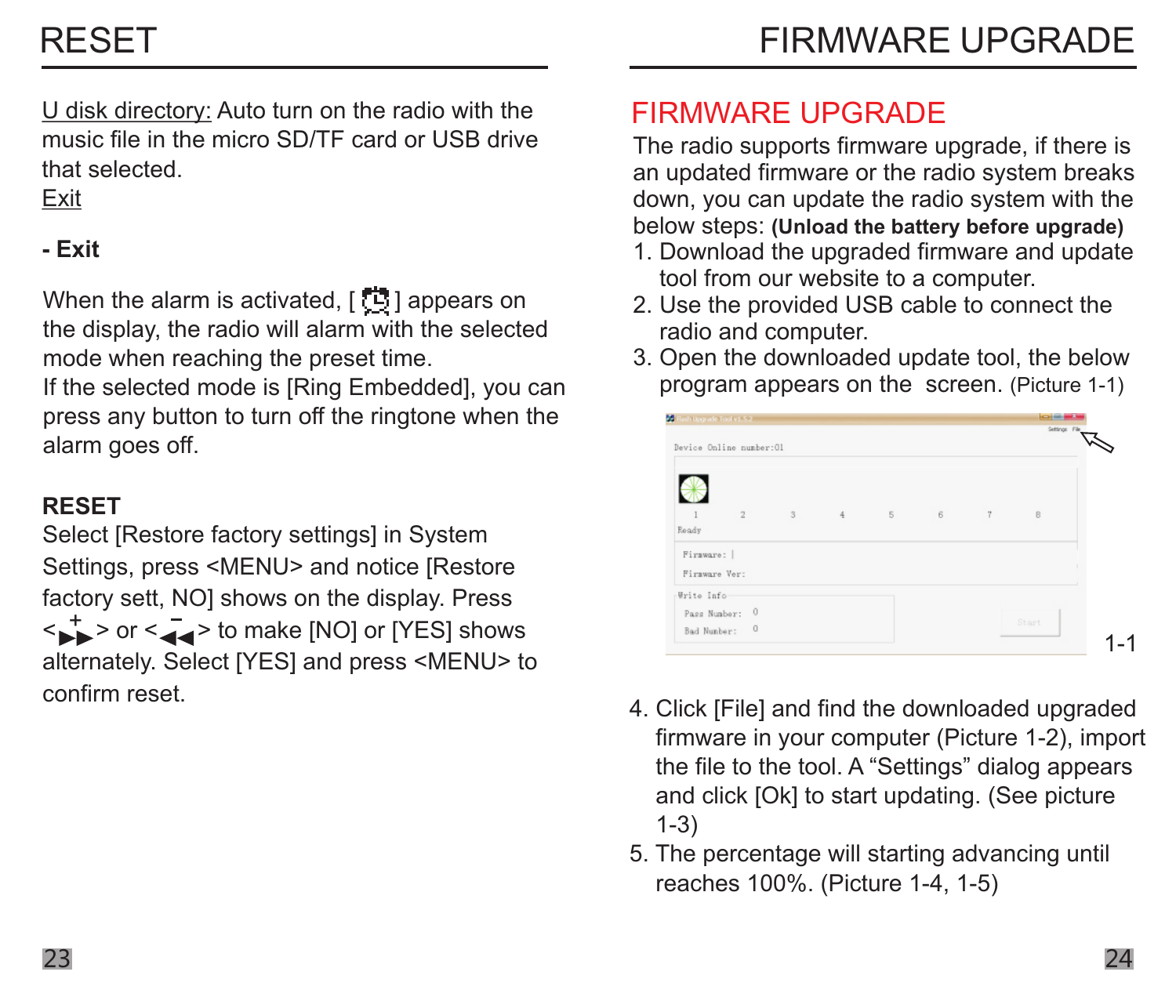# FIRMWARE UPGRADE



#### $1 - 2$

1-3

1-4

1-5

#### USE AS AN ACTIVE LOUDSPEAKER (LINE-IN)

The radio has line-in function, can be used as an active loudspeaker by connecting it to other media devices such as laptop, voice recorder or other MP3 players with a line-in cable.

Plug one end of the line-in cable to the earphone jack of the media device, and the other end into  $\leq$ AUX $>$  jack on the side of the radio.  $\lceil \frac{1}{2} \cdot \frac{1}{2} \rceil$ will show on the display, then play the audio in the media device.

The radio can also be used as a speaker of computer. Use a USB cable to connect the radio and a computer, all the audio from the computer will be played via the speaker of the radio. To turn off this function, press  $\langle \mathbf{b} \rangle$  > to turn off the radio.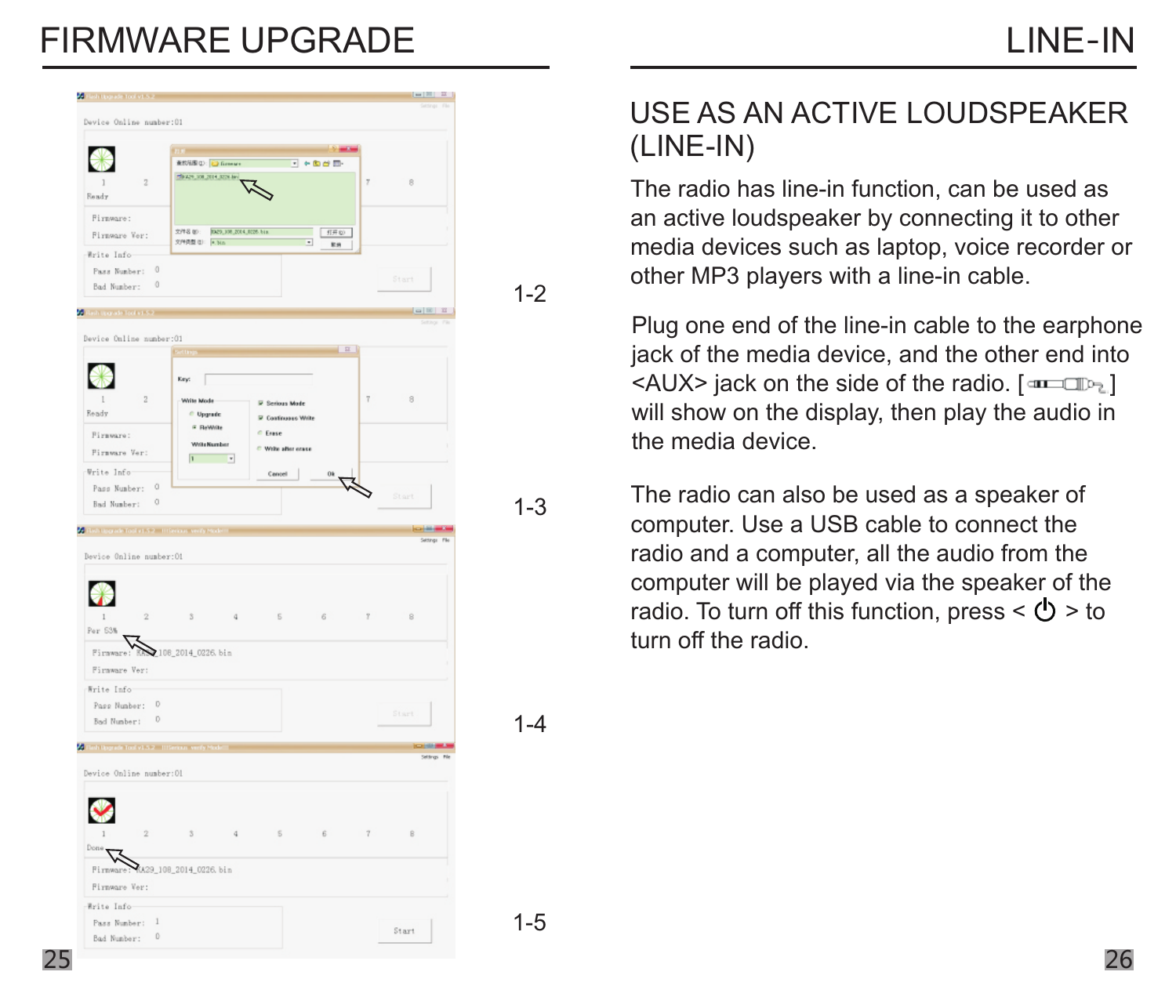### CARE AND MAINTENANCE

1. Keep it dry. Rain, humidity and other types of liquids or moisture can contain minerals that may cause corrosion to components. If the radio does accidentally get wet, remove the battery and wait for the radio to dry completely before placing it back.

2. Do not use or store in dusty or dirty areas. This may damage the moving parts and electronic components.

3. Do not store the radio in over heated areas. High temperatures can shorten the life span of certain components.

4. Do not place the radio in cold environment. Otherwise, when the surrounding temperature rises to room temperature, internal moisture may develop and damage the circuit board.

5. Do not drop, hit or smash the radio.

6. Do not use harsh chemicals, cleaning solvents, or strong detergent to wash the radio. Use a clean and dry soft cloth to clean the screen.

# CARE AND MAINTENANCE BATTERY SAFETY INFORMATION

### BATTERY SAFETY INFORMATION

1. Use the battery under normal conditions, temperature:  $(0 - 35)$ °C, relative humidity: 65 ± 20%. Under normal circumstances, the battery can be charged and discharged about 300 times. 2. Do not expose the battery to heat or high pressure, do not drop the battery, and prevent children from playing with the battery. 3. Do not short-circuit the battery, do not open or amend, do not expose to damp environments. 4. If not using for an extended period of time, remove the battery and store in a safe manner. Please use a nonconductive material to wrap the battery in order to avoid direct contact with metal. You can avoid damages by keeping the battery in a cool dry place.

5. Dispose of the battery properly, do not put into fire or water.

6. Do not use the battery under strong sunlight, to avoid over heat, deformation or smoldering. This will reduce the performance and life span of the battery.